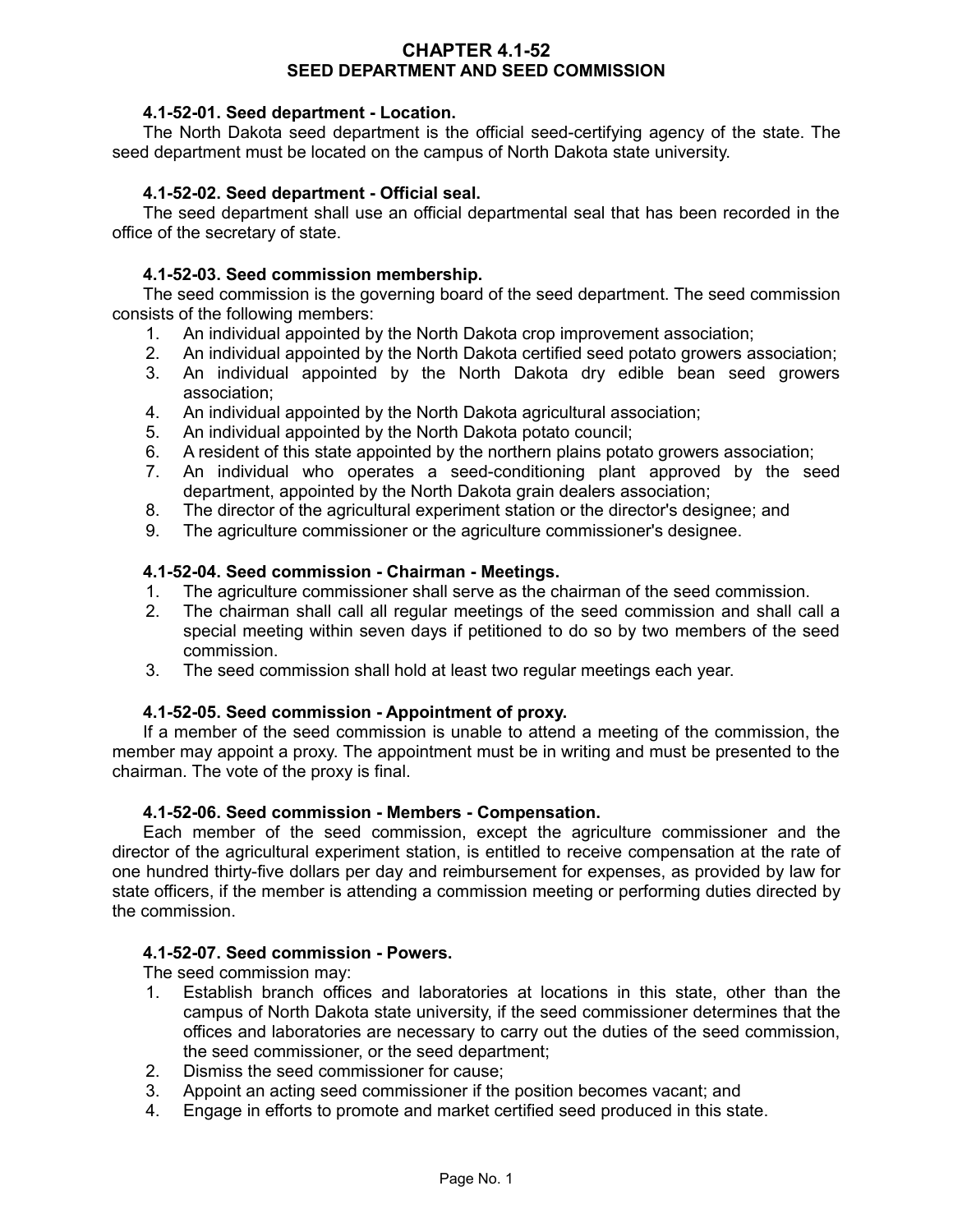# **4.1-52-08. Seed commission - Duties.**

The seed commission shall:

- 1. Appoint a seed commissioner;
- 2. Compensate the seed commissioner; and
- 3. Review the appointment of a seed commissioner, annually.

# **4.1-52-09. Seed commissioner - Powers.**

The seed commissioner may:

- 1. Contract with North Dakota state university for the use of facilities and equipment;
- 2. Contract with any person for any lawful purpose;
- 3. Enter upon real property and access any structure and personal property, at any time, to:
	- a. Inspect, sample, and test seeds, potatoes, including seed potatoes, and other commodities for purposes of determining statutory and regulatory compliance; and
	- b. Inspect records for purposes of determining statutory and regulatory compliance;
- 4. Collect royalty, research, and patent fees; and
- 5. Issue phytosanitary certificates if authorized to do so by the United States department of agriculture animal and plant health inspection service or the agriculture commissioner.

## **4.1-52-10. Seed commissioner - Duties.**

The seed commissioner shall:

- 1. Manage the seed department;
- 2. Provide, equip, and maintain offices, laboratories, and any other facilities necessary to carry out this chapter, subject to the approval of the seed commission;
- 3. Employ and compensate necessary personnel;
- 4. Permit North Dakota state university to use the seed department facilities and the services of the seed department laboratories at convenient times;
- 5. a. Determine the nature and size of any seed and plant samples required by the seed department in order to conduct official tests or make official determinations; and
	- b. Prescribe the manner in which the seed and plant samples are to be obtained and delivered to the seed department;
- 6. Provide commodity inspection services upon request;
- 7. Establish and charge fees for services, subject to the approval of the seed commission;
- 8. Provide periodic reports to the seed commission regarding the management and operation of the seed department;
- 9. Recommend to the seed commission the annual budget and annual salary schedules for the seed department;
- 10. Do all things necessary to enforce the chapters over which the commissioner has authority and the rules implementing those chapters; and
- 11. Perform any other duties as directed by the seed commission.

## **4.1-52-11. Seed department fund - Continuing appropriation.**

- 1. The seed commissioner shall forward all moneys received under the chapters over which the commissioner has authority to the state treasurer for deposit in a special fund known as the seed department fund. All moneys in the seed department fund are appropriated on a continuing basis to the seed department to carry out its statutory and regulatory obligations.
- 2. The seed commissioner shall approve all expenditures made pursuant to the chapters over which the commissioner has authority and shall document the expenditures at the time and in the manner required by the office of management and budget.